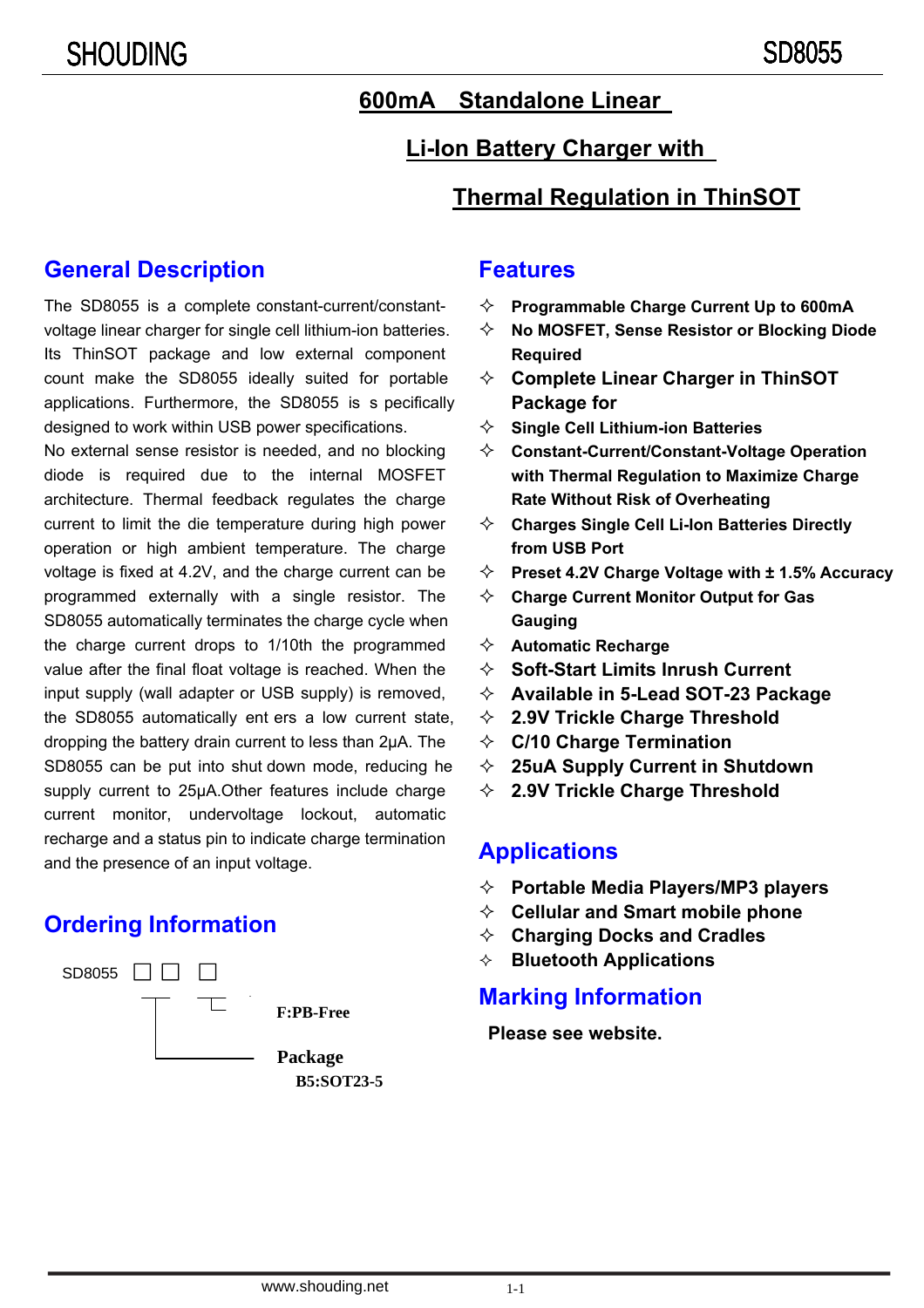# **Typical Application Circuit**





Figure 1. 600mA Single Cell Li-ion Charger



Figure 3. Full Featured Single Cell Li-Ion Charger



Figure 5. Basic Li-Ion Charger with Reverse **Polarity Input Protection** 

Figure 2. USB/Wall Adapter Power Li-Ion Charger



Figure 4. 800mA Li-Ion Charger with External **Power Dissipation**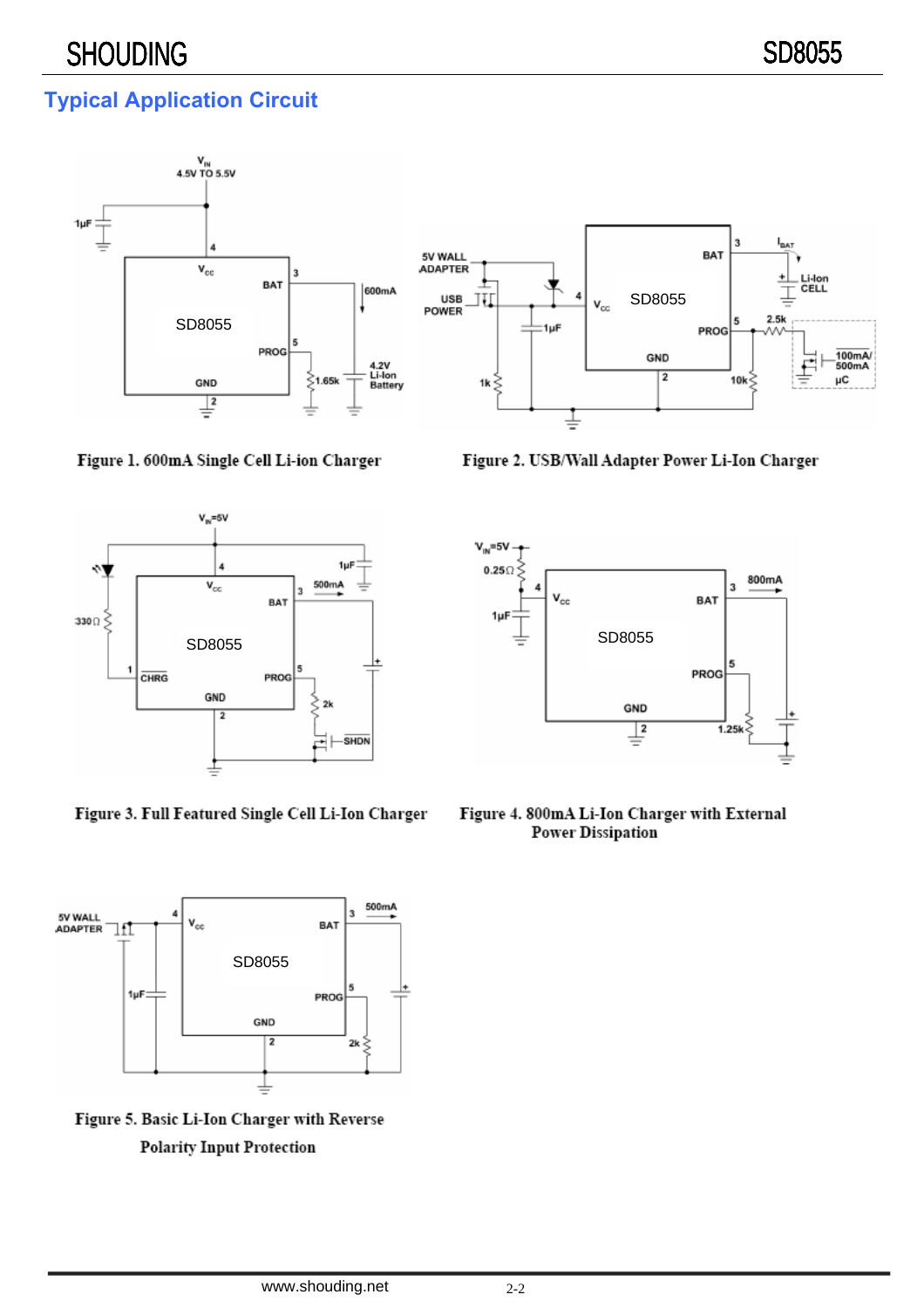# **Functional Pin Description**



| <b>PIN</b>  | <b>SD8055</b> | <b>DESCRIPTION</b>                                 |  |  |  |
|-------------|---------------|----------------------------------------------------|--|--|--|
| <b>CHRG</b> | 1             | Open-Drain Status Output                           |  |  |  |
| <b>GND</b>  | 2<br>Ground   |                                                    |  |  |  |
| <b>BAT</b>  | 3             | <b>Charge Current Output</b>                       |  |  |  |
| <b>VCC</b>  | 4             | Positive Input Supply Voltage                      |  |  |  |
| <b>PROG</b> | 5             | Charge Current Program, Charge Current Monitor and |  |  |  |
|             |               | Shutdown Pin.                                      |  |  |  |

### **Pin Functions**

### **CHRG (PIN 1):**

Open-Drain Charge Status Output. When the battery is charging, the CHRG pin is pulled low by an internal N-channel MOSFET. When the charge cycle is completed, CHRG is forced high impedance.

### **GND (PIN 2):** Ground.

### **BAT (PIN 3):**

Charge Current Output. Provides charge current to the battery and regulates the final float voltage to 4.2V. An internal precision resistor divider from this pin sets the float voltage which is disconnected in shutdown mode. should be bypassed with at l

SD8055 enters shutdown mode, dropping IBAT to less than 2µA. **VCC (PIN 4):** Positive Input Supply Voltage. Provides power to the charger. Vcc can range from 4.35V to 5.5V and should be bypassed with at least a 1µF capacitor. When Vcc drops to within 30mV of the BAT pin voltage, the

**PROG (PIN 5):** Charge Current Program, Charge Current Monitor and Shutdown Pin. The charge current is programmed by connecting a 1% resistor, RPROG, to ground. When charging in constant-current mode, this pin servos to 1V. In all modes, the voltage on this pin can be used to measure the charge current using the following formula:

### $I_{BAT} = (V_{PROG} / R_{PROG}) \cdot 1000$

The PROG pin can also be used to shutdown the charger. Disconnecting the program resistor from ground allows a 3µA current to pull the PROG pin high. When it reaches the 1.94V shutdown threshold voltage, the charger enters shutdown mode, charging stops and the input supply current drops to 25µA. This pin is also clamped to approximately 2.4V. Driving this pin to voltages beyond the clamp voltage will draw currents as high as1.5mA. Reconnecting RPROG to ground will return the charger to normal operation.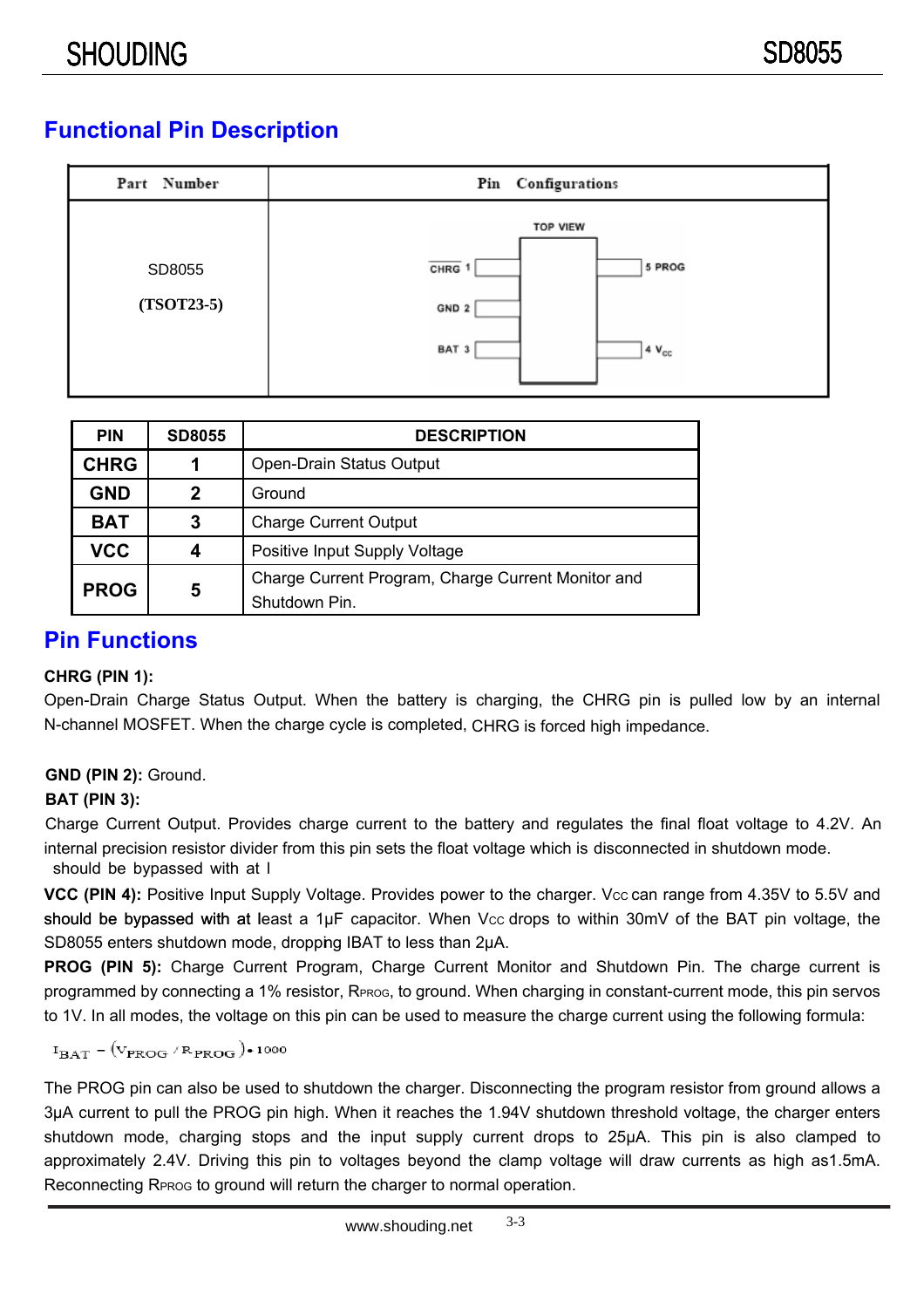# **Function Block Diagram**



# **Absolute Maximum Ratings**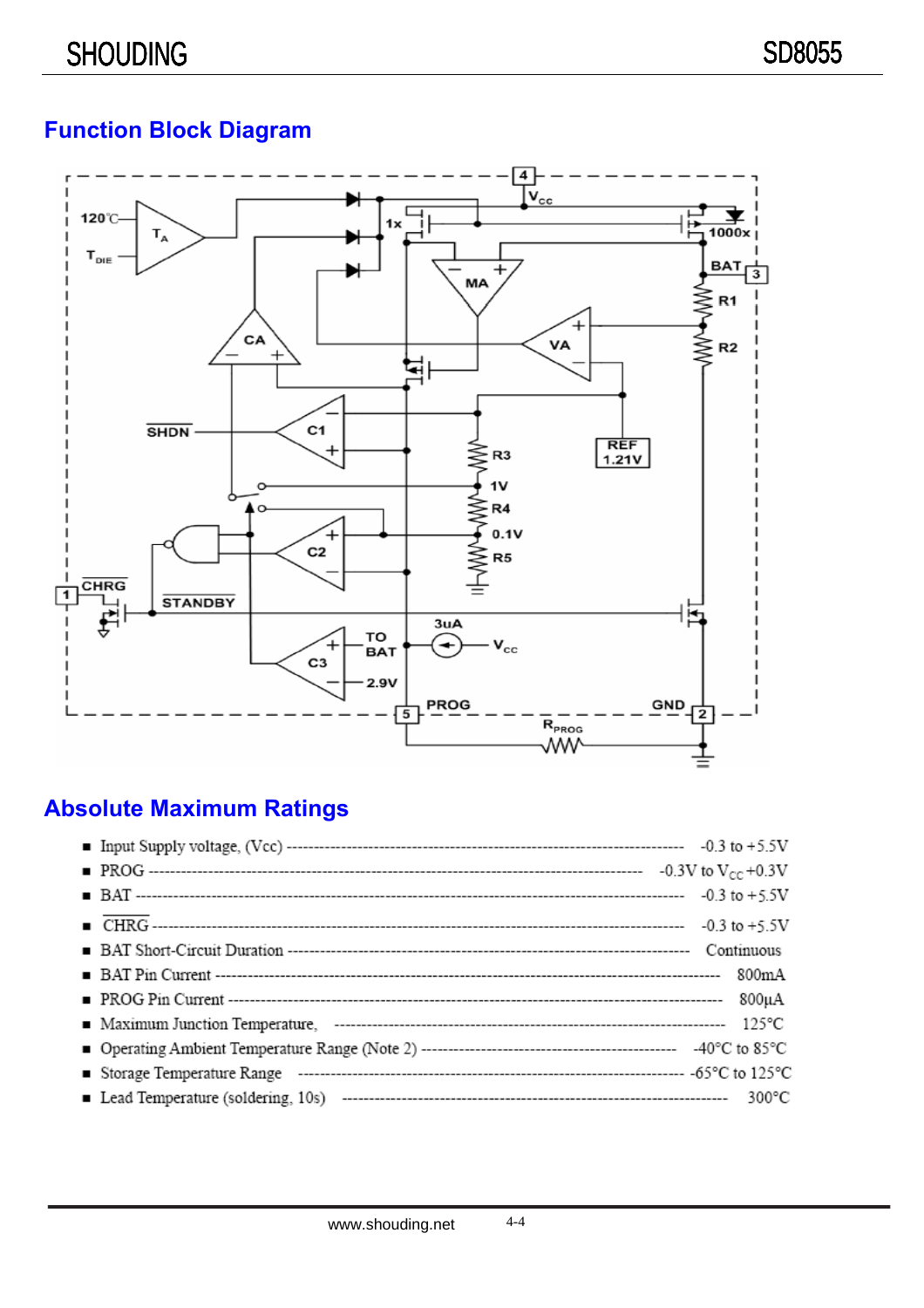### **Electrical Characteristics (Over 0C ≤TJ ≤125°C and recommended supply voltage)**

| Symbol             | Parameter                                       | Conditions                                                                                                                                                                      | Min.                   |                                       | Typ.   Max.                  | Unit                       |
|--------------------|-------------------------------------------------|---------------------------------------------------------------------------------------------------------------------------------------------------------------------------------|------------------------|---------------------------------------|------------------------------|----------------------------|
| $V_{CC}$           | Input Supply Voltage                            |                                                                                                                                                                                 | 435                    |                                       | 5.5                          | V                          |
| $_{\rm{LCC}}$      | Input Supply Current                            | Charge Mode (Note 4), $R_{PROG} = 10k$<br>Standby Mode (Charge Terminated)<br>Shutdown Mode (RpROG Not<br>Connected.<br>$V_{CC}$ $\leq$ $V_{BAT}$ or $V_{CC}$ $\leq$ $V_{UV}$ ) |                        | 350<br>200<br>25                      | 2000<br>500<br>50            | μA                         |
| $V_{\text{FLOAT}}$ | Regulated Output (Float) Voltage                | $0^{\circ}$ C $\leq$ T <sub>A</sub> $\leq$ 85 $^{\circ}$ C, I <sub>BAT</sub> = 40mA                                                                                             | 4.158                  | 4.2                                   | 4.242                        | V                          |
| $I_{\text{BAT}}$   | <b>BAT Pin Current</b>                          | $R_{PROG} = 10k$ , Current Mode<br>$R_{PROG}$ = 2k, Current Mode<br>Standby Mode, $V_{BAT} = 4.2V$<br>Shutdown Mode (RpgoG Not<br>Connected)<br>Sleep Mode, $V_{CC} = 0V$       | 100<br>475<br>$\Omega$ | 110<br>510<br>$-2.5$<br>$\pm 1$<br>±1 | 120<br>545<br>-6<br>±2<br>±2 | mA<br>mA<br>μA<br>μA<br>μA |
| ITRIKL             | Trickle Charge Current                          | $V_{BAT}$ < $V_{TRIKL}$ , $R_{PROG}$ = 2k (Note 5)                                                                                                                              | 20                     | 50                                    | 70                           | mA                         |
| VTRIKL             | Trickle Charge Threshold Voltage                | $R_{PROG} = 10k$ , $V_{BAT}$ Rising (Note 5)                                                                                                                                    | 2.8                    | 29                                    | 3.0                          | V                          |
| <b>VTRHYS</b>      | Trickle Charge Hysteresis Voltage               | $R_{PROG} = 10k$ (Note 5)                                                                                                                                                       | 60                     | 80                                    | 110                          | mV                         |
| Vuv                | V <sub>CC</sub> Undervoltage Lockout Threshold  | From $V_{CC}$ Low to High                                                                                                                                                       | 3.55                   | 37                                    | 385                          | V                          |
| VUVHYS             | V <sub>CC</sub> Undervoltage Lockout Hysteresis |                                                                                                                                                                                 | 150                    | 200                                   | 300                          | mV                         |
| $V_{\rm MSD}$      | Manual Shutdown Threshold Voltage               | PROG Pin Rising                                                                                                                                                                 | 1.85                   | 1.94                                  | 2.05                         | V                          |
| VASD               | $V_{CC} - V_{BAT}$ Lockout Threshold<br>Voltage | $V_{CC}$ from Low to High<br>$V_{CC}$ from High to Low                                                                                                                          | 70<br>5.               | 100<br>30                             | 140<br>50                    | mV                         |
| ITERM              | C/10 Termination Current Threshold              | $R_{PROG} = 10k$ (Note 6)<br>$R_{PROG} = 2k$                                                                                                                                    | 0.085<br>0.085         | 0.10<br>0.10                          | 0.115<br>0.115               | mA/mA                      |
| V <sub>PROG</sub>  | PROG Pin Voltage                                | $R_{PROG} = 10k$ , Current Mode                                                                                                                                                 | 0.96                   | 1.03                                  | 1.10                         | V                          |
| $I$ CHRG           | CHRG Pin Weak Pull-Down<br>Current              | $VCHRG = 5V$                                                                                                                                                                    | 7                      | 12 <sub>12</sub>                      | 20                           | μA                         |

| $\rm ^V$ CHRG          | CHRG Pin Output Low Voltage                             | $ICHRG = 5mA$                                                            |      | 0.35 | 0.6  | v         |
|------------------------|---------------------------------------------------------|--------------------------------------------------------------------------|------|------|------|-----------|
| $\Delta \rm{V}$ rechro | Recharge Battery Threshold Voltage                      | VFLOAT-VRECHRG                                                           | 100  | 150  | 200  | mV        |
| $T_{LM}$               | Junction Temperature in Constant<br>Temperature Mode    |                                                                          |      | 120  |      | $\sim$    |
| $R_{ON}$               | Power FET "ON" Resistance<br>(Between $V_{CC}$ and BAT) |                                                                          |      | 600  |      | $m\Omega$ |
| tss                    | Soft-Start Time                                         | $I_{\text{BAT}} = 0$ to $I_{\text{BAT}} = 1000 \text{V/R}_{\text{PROG}}$ |      | 100  |      | μs        |
| <sup>t</sup> RECHARGE  | Recharge Comparator Filter Time                         | $\rm V_{BAT}$ High to Low                                                | 0.75 | 2    | 4.5  | ms        |
| $t_{\rm TERM}$         | Termination Comparator Filter Time                      | $I_{BAT}$ Falling Below $I_{CHG}/10$                                     | 400  | 1000 | 2500 | μs        |
| IPROG                  | PROG Pin Pull-Up Current                                |                                                                          |      | 3    |      | μA        |

Note 2: The SD8055 are guaranteed to meet performance specifications from 0℃ to 70℃. Specifications over the Note 1: Absolute Maximum Ratings are those values beyond which the life of the device may be impaired.

-40℃ to 85℃ operating temperature range are assured by design, characterization and correlation with statistical process controls.

Note 3: See Thermal Considerations.

Note 4: Supply current includes PROG pin current (approximately 100µA) but does not include any current delivered to the battery through the BAT pin (approximately 100mA).

Note 5: This parameter is not applicable to the SD8055X.

Note 6: I TERM is expressed as a fraction of measured full charge current with indicated PROG resistor.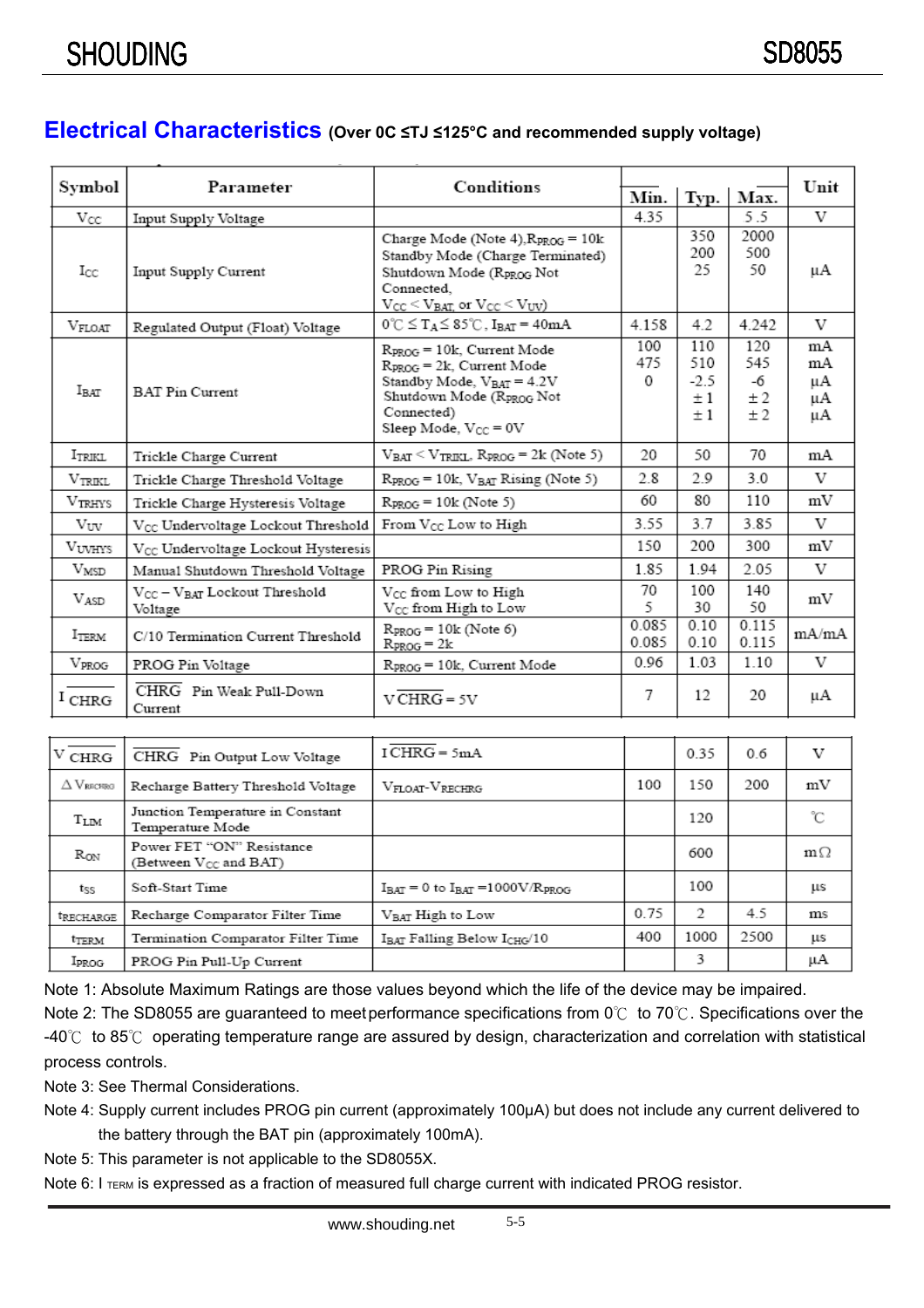# **Typical Operating Characteristics**





Charge Current vs PROG Pin Voltage 900  $\vee \infty + 5\vee$ 80D  $T_A = 25^{\circ}$ C 700  $R_{\text{prab}} = 1.3k$ 600 500  $\frac{1}{\ln A}$  (mA) 400 300 200 100  $^{0}$ .  $0.1$  $0.2$ 0.3  $D.A$ 0.5 0.8 0.7 D.S.  $0.9$ 10.  $1.1$  $1.2$  $V_{\rm rms}$  (V)

PROG Pin Pull-Up Current vs Temperature and Supply Voltage







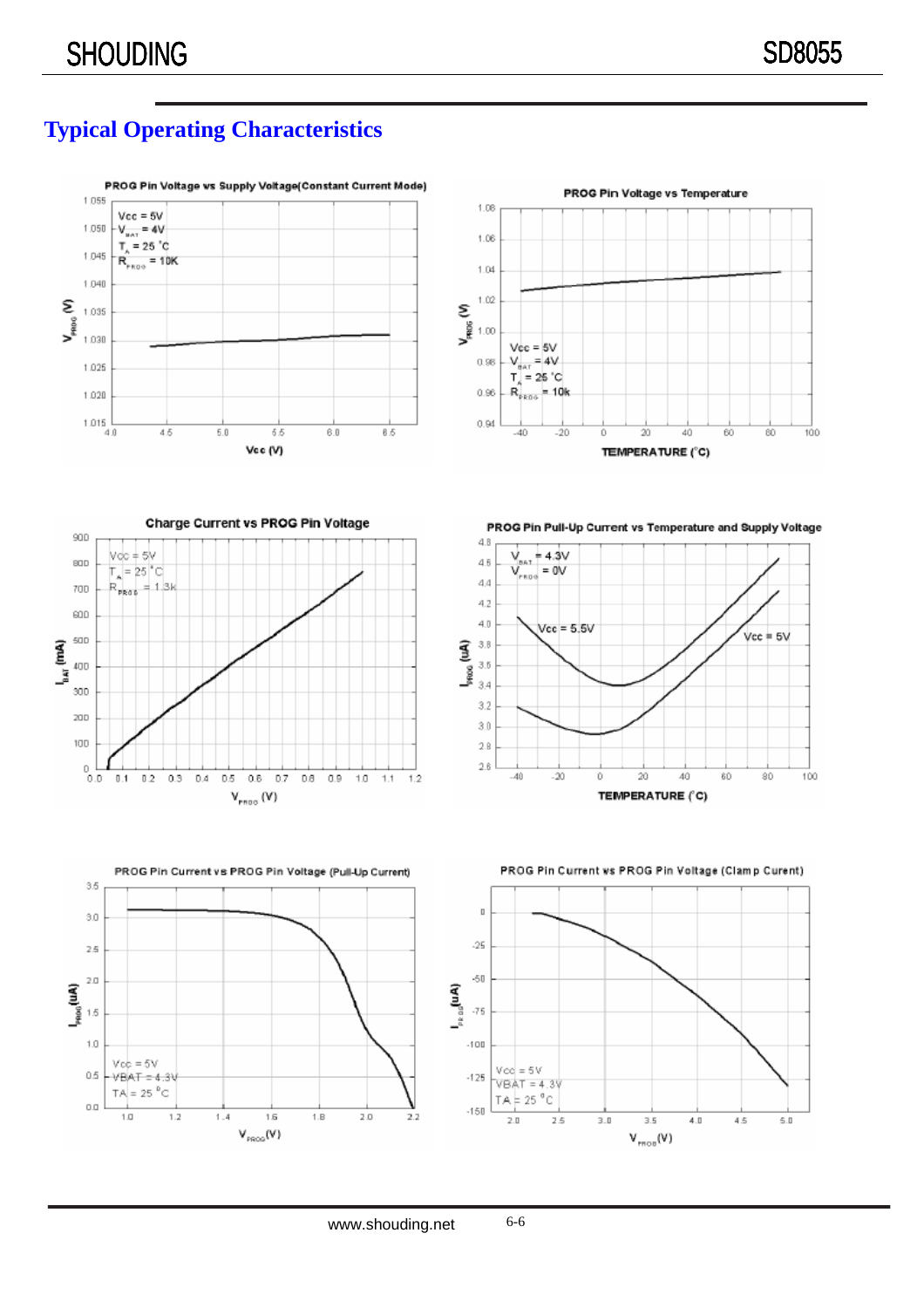$\frac{1}{100}$ 





CHRG Pin I-V Curve (Strong Pull-Down State)





Trickle Charge Threshold vs Temperature

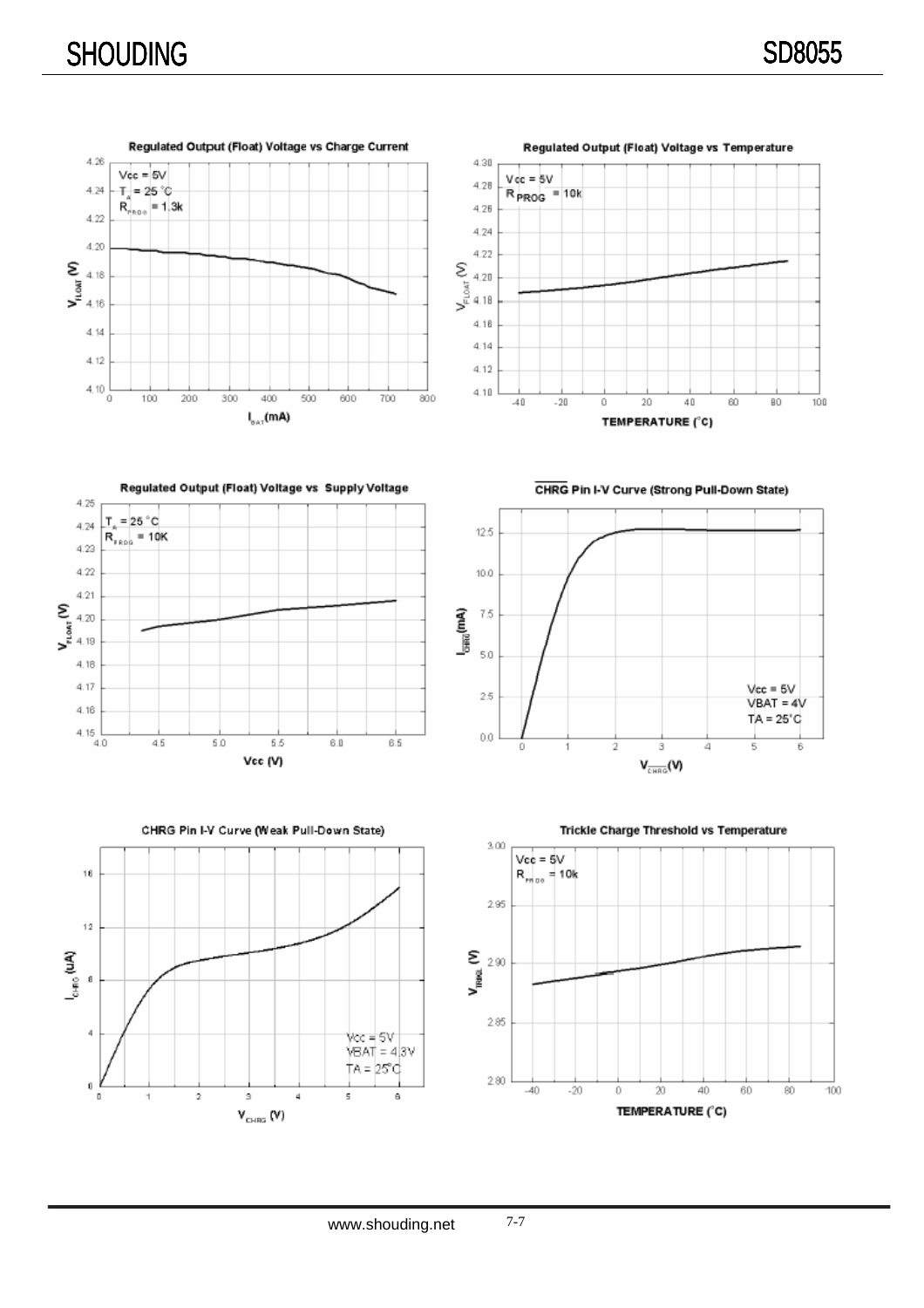









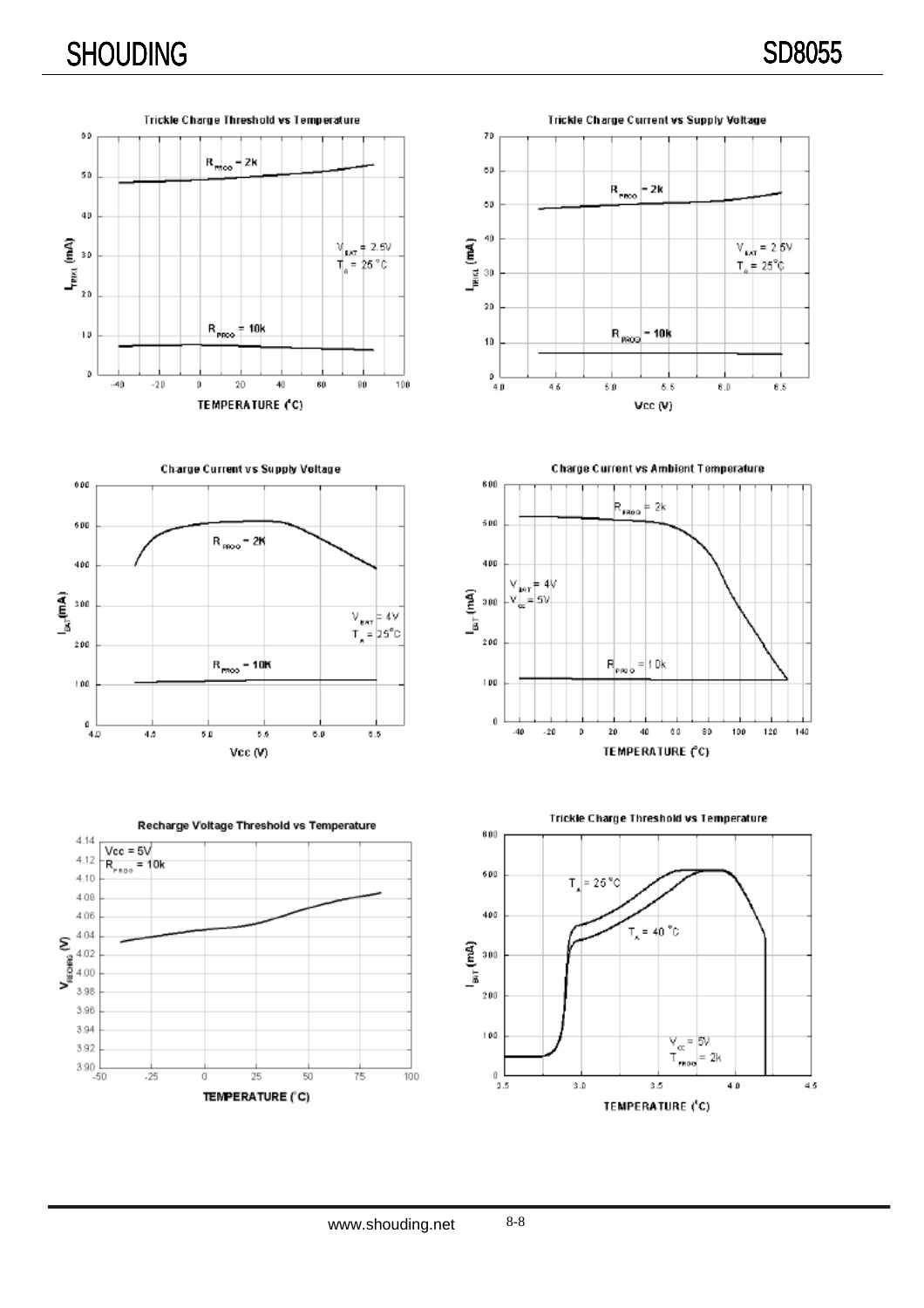### **Operation**

the SD8055 is capable of operating from a USB power accuracy of  $\pm$  1%. The SD8055 includes an internal The SD8055 is a single cell lithium-ion battery charger using a constant-current/constant-voltage algorithm. It can deliver up to 600mA of charge current (using a good thermal PCB layout) with a final float voltage P-channel power MOSFET and thermal regulation circuitry. No blocking diode or external current sense resistor is required; thus, the basic charger circuit requires only two external components. Furthermore, source.

#### **Normal Charge Cycle**

enters trickle charge mode. In this mode, the SD8055 full current charging. (Note: The SD8055 does not A charge cycle begins when the voltage at the Vcc pin rises above the UVLO threshold level and a 1% program resistor is connected from the PROG pin to ground or when a battery is connected to the charger output. If the BAT pin is less than 2.9V, the charger supplies approximately 1/10 the programmed charge current to bring the battery voltage up to a safe level for include this trickle charge feature).

(4.2V), the SD8055 enters c onstant-voltage mode and When the BAT pin voltage rises above 2.9V, the charger enters constant-current mode, where the programmed charge current is supplied to the battery. When the BAT pin approaches the final float voltage the charge current begins to decrease. When the charge current drops to 1/10 of the programmed value, the charge cycle ends.

#### **Programming Charge Current**

The charge current is programmed using a single resistor from the PROG pin to ground. The battery charge current is 1000 times the current out of the PROG pin. The program resistor and the charge current are calculated using the following equations:

$$
R_{PROG} = \frac{1000V}{I_{CHG}} \quad , \quad I_{CHG} = \frac{1000V}{R_{PROG}}
$$

The charge current out of the BAT pin can be determined at any time by monitoring the PROG pin voltage using the following equation:

$$
I_{\text{BAT}} = \frac{V_{\text{PROG}}}{R_{\text{PROG}}}\bullet 1000
$$

#### **Charge Termination**

SD8055 enters standby mode, where the input supply A charge cycle is terminated when the charge current falls to 1/10th the programmed value after the final float voltage is reached. This condition is detected by using an internal, filtered comparator to monitor the PROG pin. When the PROG pin voltage falls below 100mV for longer than tTERM (typically 1ms), charging is terminated. The charge current is latched off and the current drops to 200µA.

SD8055 terminates the char ge cycle and ceases to When charging, transient loads on the BAT pin can cause the PROG pin to fall below 100mV for short periods of time before the DC charge current has dropped to 1/10th the programmed value. The 1ms filter time  $(T_{TERM})$  on the termination comparator ensures that transient loads of this nature do not result in premature charge cycle termination. Once the average charge current drops below 1/10th the programmed value, the provide any current through the BAT pin. In this state, all loads on the BAT pin must be supplied by the battery.

The SD8055 constantly monitors the BAT pin voltage in standby mode. If this voltage drops below the 4.05V recharge threshold (VRECHRG), another charge cycle begins and current is once again supplied to the battery. To manually restart a charge cycle when in standby mode, the input voltage must be removed and reapplied, or the charger must be shut down and restarted using the PROG pin. Figure 7 shows the state diagram of a typical charge cycle.

### **Charge Status Indicator(CHRG)**

that the SD8055 is in undervollage lockout mode: either that the SD8055 is in a char ge cycle. Once the charge SD8055 is ready to charge. High impedance indicates The charge status output has three different states: strong pull-down(~10mA), weak pull-down (~12µA) and high impedance. The strong pull-down state indicates cycle has terminated , the pin state is determined by undervoltage lockout conditions. A weak pull-down indicates that V<sub>cc</sub> meets the UVLO conditions and the Vcc is less than 100mV above the BAT pin voltage or insufficient voltage is applied to the Vcc pin. A microprocessor can be used to distinguish between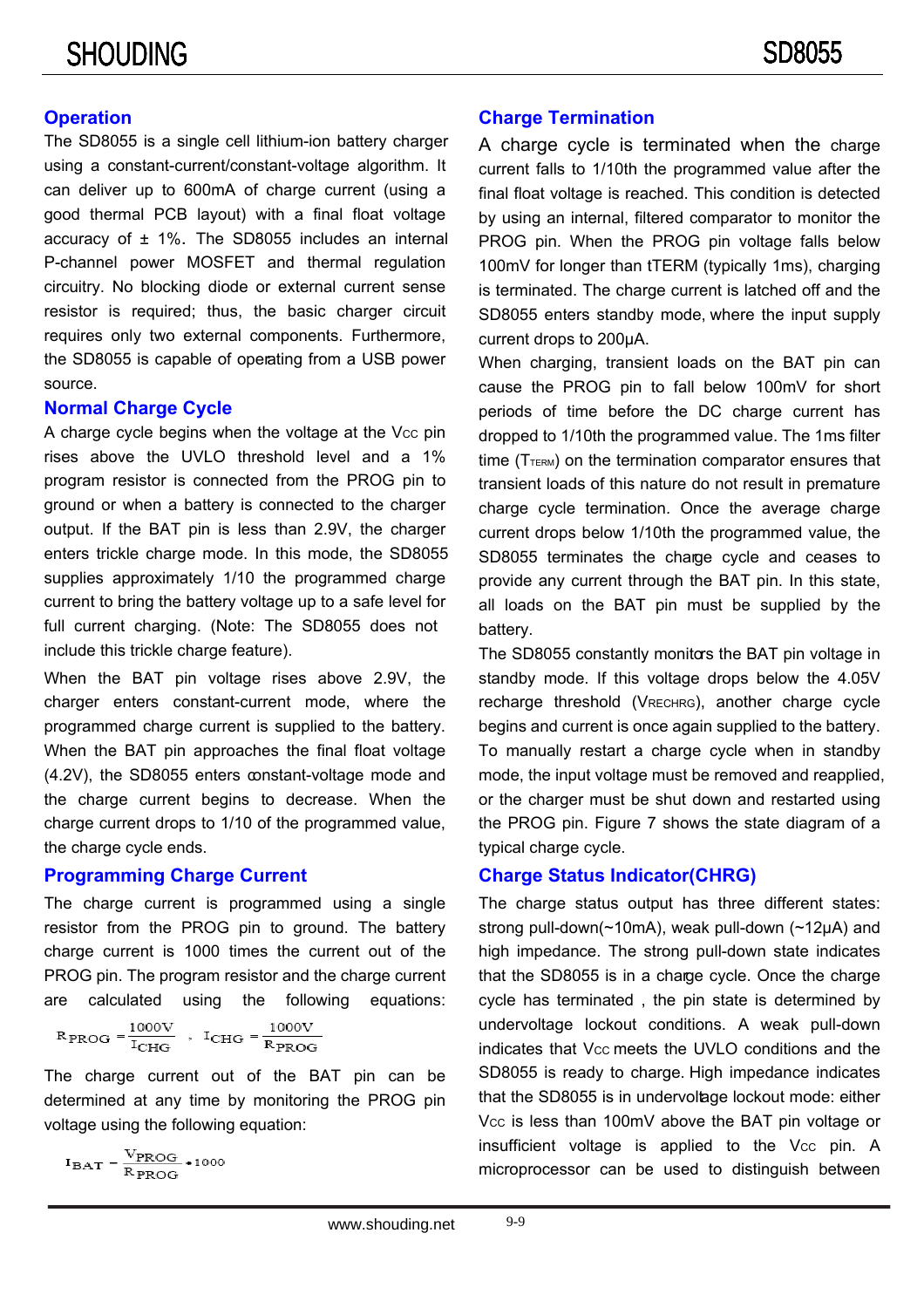these three states –this method is discussed in the Applications Information section.

### **Charge Termination**

120℃. This feature protects the SD8055 from excessive without risk of damaging the SD8055. The charge An internal thermal feedback loop reduces the programmed charge current if the die temperature attempts to rise above a preset value of approximately temperature and allows the user to push the limits of the power handling capability of a given circuit board current can be set according to typical (not worst-case) ambient temperature with the assurance that the charger will automatically reduce the current in worst-case conditions. ThinSOT power considerations are discussed further in the Applications Information section.

### **Undervoltage Lockout (UVLO)**

An internal undervoltage lockout circuit monitors the input voltage and keeps the charger in shutdown mode until Vcc rises above the undervoltage lockout threshold .The UVLO circuit has a built-in hysteresis of 200mV. Furthermore, to protect against reverse current in the power MOSFET, the UVLO circuit keeps the charger in shutdown mode if Vcc falls to within 30mV of the battery voltage. If the UVLO comparator is tripped, the charger will not come out of shutdown mode until Vcc rises 100mV above the battery voltage.

### **Manual Shutdown**

At any point in the charge cycle, the SD8055 can be put into shutdown mode by removing RPROG thus floating the PROG pin. This reduces the battery drain current to less than 2µA and the supply current to less than 50µA. A new charge cycle can be initiated by reconnecting the program resistor. In manual shutdown, the CHRG pin is in a weak

pull-down state as long as VCC is high enough to exceed the UVLO conditions. The CHRG pin is in a high impedance state if the MD 4055 is in under voltage lockout mode: either VCC is within 100mV of the BAT pin voltage or insufficient voltage is applied to the VCC pin.

### **Automatic Recharge**

Once the charge cycle is terminated, the SD8055

continuously monitors the voltage on the BAT pin using a comparator with a 2ms filter time (TRECHARGE). A charge cycle restarts when the battery voltage falls below 4.05V (which corresponds to approximately 80% to 90% battery capacity). This ensures that the battery is kept at or near a fully charged condition and eliminates the need for periodic charge cycle initiations. CHRG output enters a strong pull-down state during recharge cycles.



Figure 7. State Diagram of a Typical Charge Cycle

# **Application Information**

### **Stability Considerations**

The constant-voltage mode feedback loop is stable without an output capacitor provided a battery is connected to the charger output. With no battery present, an output capacitor is recommended to reduce ripple voltage. When using high value, low ESR ceramic capacitors, it is recommended to add a  $1\Omega$  resistor in series with the capacitor. No series resistor is needed if tantalum capacitors are used. In constant-current mode, the PROG pin is in the feedback loop, not the battery. The constant-current mode stability is affected by the impedance at the PROG pin. With no additional capacitance on the PROG pin, the charger is stable with program resistor values as high as 20k. However,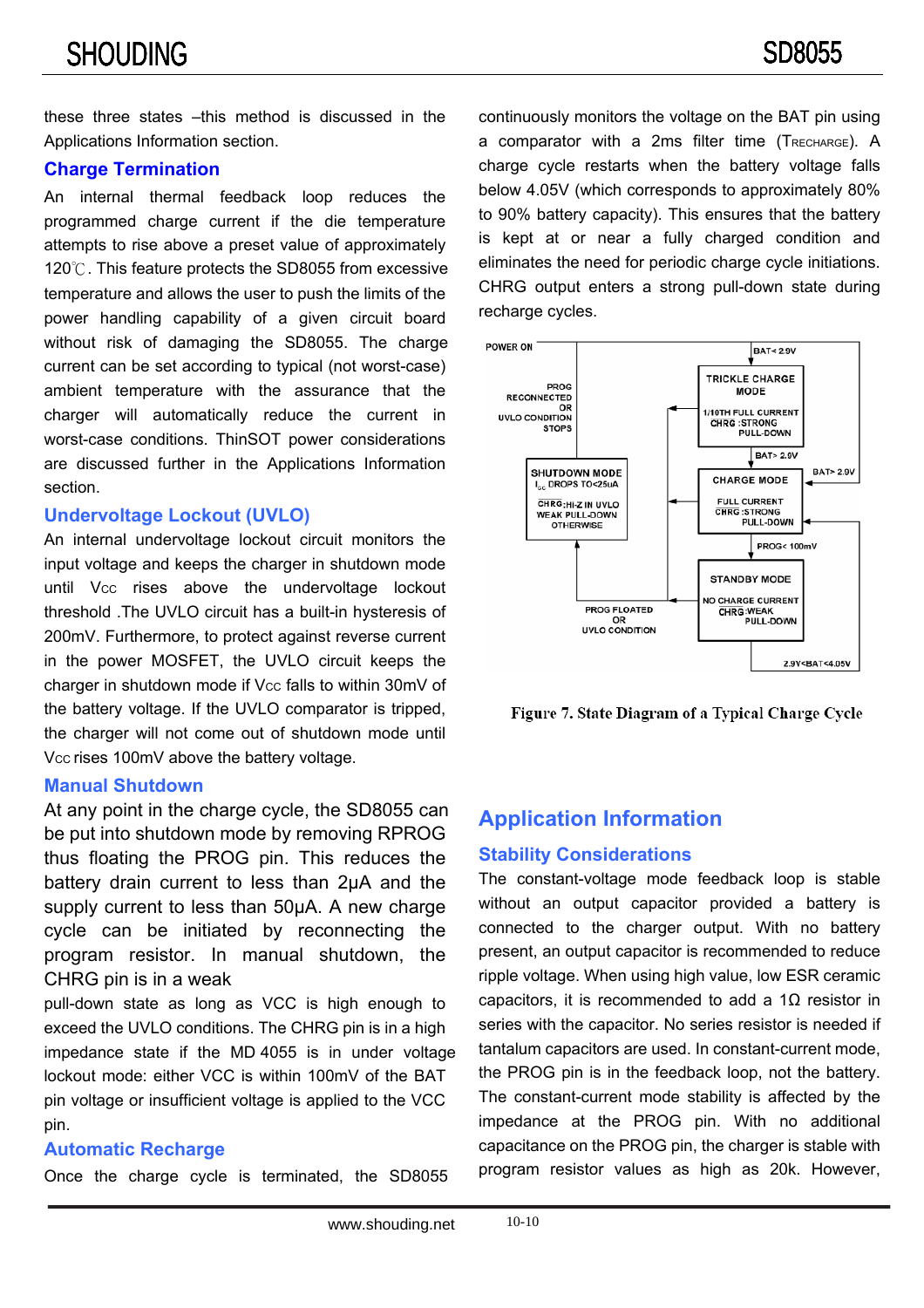additional capacitance on this node reduces the maximum allowed program resistor. The pole frequency at the PROG pin should be kept above 100kHz. Therefore, if the PROG pin is loaded with a capacitance, PROG, the following equation can be used to calculate the maximum resistance value for RPROG:

$$
R_{PROG} \leq \frac{1}{2\pi \bullet 10^5 \bullet \mathrm{C}_{PROG}}
$$

Average, rather than instantaneous, charge current may be of interest to the user. For example, if a switching power supply operating in low current mode is connected in parallel with the battery, the average current being pulled out of the BAT pin is typically of more interest than the instantaneous current pulses. In such a case, a simple RC filter can be used on the PROG pin to measure the average battery current as shown in Figure 8. A 10k resistor has been added between the PROG pin and the filter capacitor to ensure stability.



Figure 8. Isolating Capacitive Load on PROG Pin and Filtering

#### **Power Dissipation**

The conditions that cause the SD8055 to reduce charge current through thermal feedback can be approximated by considering the power dissipated in the IC. Nearly all of this power dissipation is generated by the internal MOSFET—this is calculated to be approximately:

 $P_D=(V_{CC}-V_{BAT}) \cdot I_{BAT}$ 

where  $P<sub>D</sub>$  is the power dissipated, V $cc$  is the input supply voltage, VBAT is the battery voltage and IBAT is the charge current. The approximate ambient temperature at which the thermal feedback begins to protect the IC is:

 $Ta=120^{\circ}C$ -PD $\theta$  ja

 $TA=120^{\circ}C$  -(VCC-VBAT) • IBAT •  $\theta$  JA

SD8054 will begin to reduce the charge current is Example: An SD8055 operating from a 5V USB supply is programmed to supply 400mA full-scale current to a discharged Li-Ion battery with a voltage of 3.75V. Assuming  $\theta$  JA is 150 °C /W (see Board Layout Considerations ), the ambient temperature at which the approximately:

T<sub>A</sub>=120°C-(5V-3.75V) • (400mA) • 150°C/W TA=120℃-0.5W • 150℃/W=120℃-75℃  $Ta=45^\circ C$ 

The SD8055 can be used above 45 ℃ ambient, but the charge current will be reduced from 400mA. The approximate current at a given ambient temperature can be approximated by:

$$
I_{\text{BAT}} = \frac{120\degree\text{C} - \text{T}_{\text{A}}}{(\text{V}_{\text{CC}} - \text{V}_{\text{BAT}}) \bullet \theta_{\text{JA}}}
$$

Using the previous example with an ambient temperature of 60℃, the charge current will be reduced to approximately:

$$
I_{BAT} = \frac{120\degree C - 60\degree C}{(5V - 3.75V) \cdot 150\degree C / W} = \frac{60\degree C}{187.5\degree C / A}
$$
  
I<sub>BAT</sub> = 320mA

Moreover, when thermal feedback reduces the charge current, the voltage at the PROG pin is also reduced proportionally as discussed in the Operation section. It is important to remember

not need to be designed for worst-case thermal conditions since the IC will automatically reduce power dissipation when the junction temperature reaches approximately 120℃.

### **Thermal Considerations**

Because of the small size of the ThinSOT package, it is very important to use a good thermal PC board layout to maximize the available charge current. The thermal path for the heat generated by the IC is from the die to the copper lead frame, through the package leads, (especially the ground lead) to the PC board copper. The PC board copper is the heat sink. The footprint copper pads should be as wide as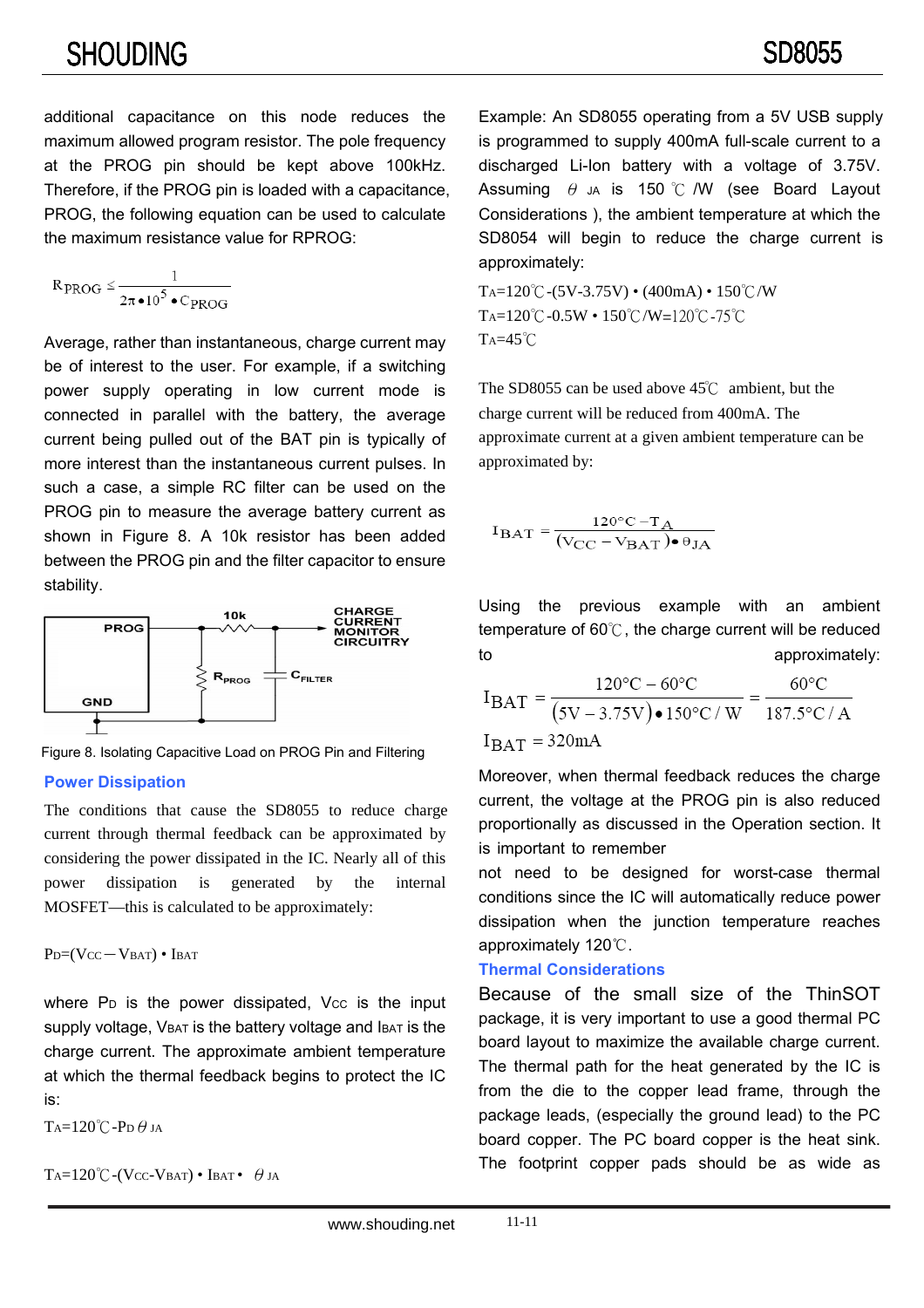# SHOUDING SOBOSSES IN THE SOLUTION OF SPACE SOME SOBOSSES

possible and expand out to larger copper areas to spread and dissipate the heat to the surrounding ambient. Feedthrough vias to inner or backside copper layers are also useful in improving the overall thermal performance of the charger .Other heat sources on the board, not related to the charger , must also be considered when designing a PC board layout because they will affect overall temperature rise and the maximum charge current.

#### **Increasing Thermal Regulation Current**

Reducing the voltage drop across the internal MOSFET can significantly decrease the power dissipation in the IC. This has the effect of increasing the current delivered to the battery during thermal regulation. One method is by dissipating some of the power through an external component, such as a resistor or diode.

Example: An SD8055 operating from a 5V wall adapter is programmed to supply 600mA full-scale current to a discharged Li-Ion battery with a voltage of 3.75V. Assuming  $\theta$  JA is 125°C/W, the approximate charge current at an ambient temperature of 25℃ is:

$$
I_{BAT} = \frac{120\degree C - 25\degree C}{(5V - 3.75V) \cdot 125\degree C / W} = 608 \text{mA}
$$

By dropping voltage across a resistor in series with a 5V wall adapter (shown in Figure 9), the on-chip power dissipation can be decreased, thus increasing the thermally regulated charge current.:

$$
\mathbf{I}_{\mathrm{BAT}} = \frac{120^{\circ}\mathrm{C} - 25^{\circ}\mathrm{C}}{\left(\mathrm{V}_{\mathrm{S}} - \mathrm{I}_{\mathrm{BAT}}\mathrm{R}_{\mathrm{CC}} - \mathrm{V}_{\mathrm{BAT}}\right)\bullet\theta_{\mathrm{JA}}}
$$



Figure 9. A Circuit to Maximize Thermal Mode **Charge Current** 

ء<br>Solving for Iвдт using the quadratic formaula



Using Rcc = 0.25Ω, Vs = 5V, VBAT = 3.75V, TA =  $25^{\circ}$ C and  $\theta_{JA}$  = 125°C/W we can calculate the thermally regulated charge current to be:

$$
I_{BAT} = 708.4 \text{mA}
$$

VCC becomes low enough to put the SD8055 into While this application delivers more energy to the battery and reduces charge time in thermal mode, it may actually lengthen charge time in voltage mode if dropout.

This technique works best when RCC values are minimized to keep component size small and avoid dropout. Remember to choose a resistor with adequate power handling capability.

#### **VCC Bypass Capacitor**

Many types of capacitors can be used for input bypassing, however, caution must be exercised when using multilayer ceramic capacitors. Because of the self-resonant and high Q characteristics of some types of ceramic capacitors, high voltage transients can be generated under some start-up conditions, such as connecting the charger input to a live power source .Adding a 1.5 Ω resistor in series with an X5R ceramic capacitor will minimize start-up voltage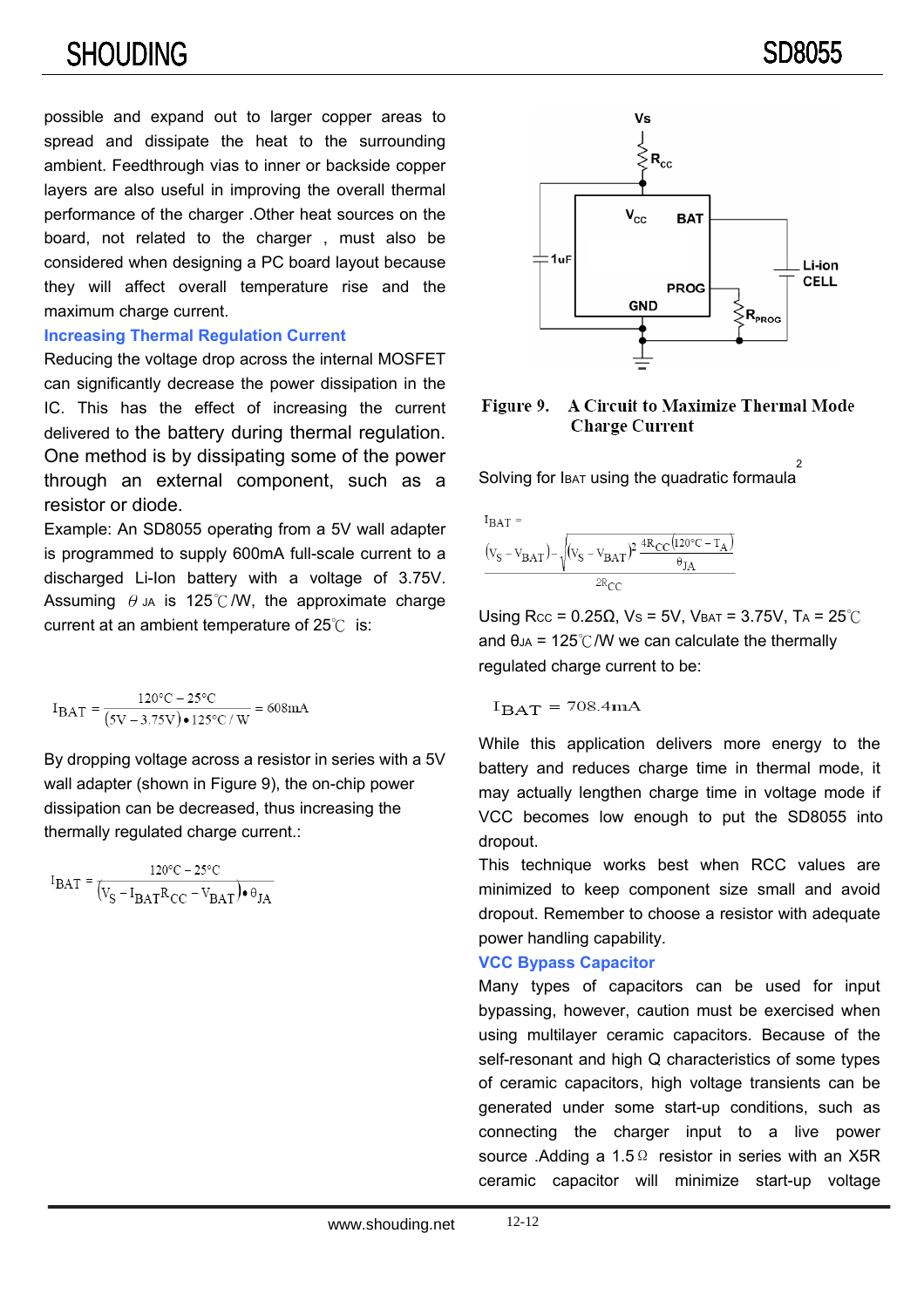#### transients.

#### **Charge Current Soft-Start**

The SD8055 includes a soft-start circuit to minimize the inrush current at the start of a charge cycle. When a charge cycle is initiated, the charge current ramps from zero to the full-scale current over a period of approximately 100µs. This has the effect of minimizing the transient current load on the power supply during start-up.

#### **CHRG Status Output Pin**

The CHRG pin can provide an indication that the input voltage is greater than the undervoltage lockout threshold level. A weak pull-down current of approximately 12µA indicates that sufficient voltage is applied to VCC to begin charging. When a discharged battery is connected to the charger, the constant current portion of the charge cycle begins and the CHRG pin pulls to ground. The CHRG pin can sink up to 10mA to drive an LED that indicates that a charge cycle is in progress. When the battery is nearing full charge, the charger enters the constant-voltage portion of the charge cycle and the charge current begins to drop. When the charge current drops below 1/10 of the programmed current, the charge cycle ends and the strong pull-down is replaced by the 12µA pull-down, indicating that the charge cycle has ended. If the input voltage is removed or drops below the under voltage lockout threshold, the CHRG pin becomes high impedance. Figure 10 shows that by using two different value pull-up resistors, a micro-processor can detect all three states from this pin.



Figure 10. Using a Microprocessor to Determine **CHRG** State

pin voltage low even with the 2k pull-up resistor. Once the charge cycle terminates, the N-channel MOSFET is turned off and a 12µA current source is connected to the CHRG pin. The IN pin will then be pulled high by the 2k pull-up resistor. To determine if there is a weak pull-down current, the OUT pin should be forced to a high impedance state. The weak current source will pull the IN pin low through the 800k resistor; if CHRG is high impedance, the IN pin will be pulled high, indicating that the part is in a UVLO state.

#### **Reverse Polarity Input Voltage Protection**

In some applications, protection from reverse polarity voltage on VCC is desired .If the supply voltage is high enough, a series blocking diode can be used. In other cases, where the voltage drop must be kept low a P-channel MOSFET can be used (as shown in Fig 11.)



**Figure 11. Low Loss Input Reverse Polarity Protection** 

#### **USB and Wall Adapter Power**

The SD8055 allows charging from both a wall adapter and a USB port. Figure 12 shows an example of how to combine wall adapter and USB power inputs. A P-channel MOSFET, MP1,is used to prevent back conducting into the USB port when a wall adapter is present and a Schottky diode, D1, is used to prevent USB power loss through the 1k pull-down resistor. Typically a wall adapter can supply more current than the 500mA-limited USB port. Therefore, an N-channel MOSFET, MN1, and extra 10k program resistor are used to increase the charge current to 600mA when the wall adapter is present.





To detect when the SD8055 is in charge mode, force the digital output pin (OUT) high and measure the voltage at the CHRG pin. The N-channel MOSFET will pull the